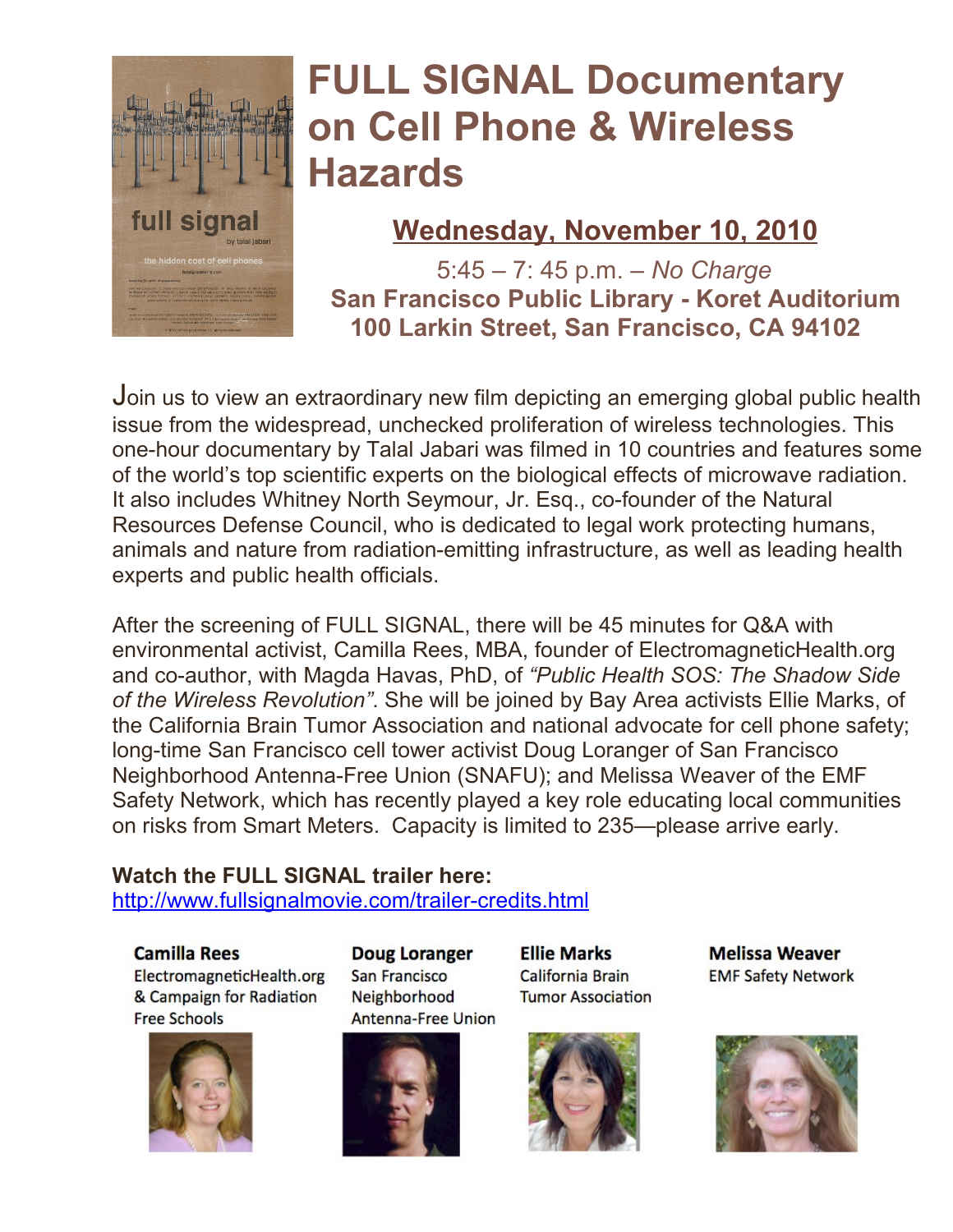## **Join health advocates afterwards for a candid discussion of this important public health issue.**



**Camilla Rees, MBA** is founder of [ElectromagneticHealth.org](http://www.ElectromagneticHealth.org/) and co-author of *"Public Health SOS: The Shadow Side of the Wireless Revolution"* with Magda Havas, PhD. She is also co-author of *"Cellphones and Brain Tumors: 15 Reasons for Concern, Science, Spin and the Truth Behind Interphone"*, founder of the *Campaign for Radiation Free Schools* (Facebook), initiator of the EMF Petition to Congress, author of the EMF-Help Blog™, and Advisory Board Member of the International EMF Alliance. She is a former financial industry executive.



**Doug Loranger**, a San Francisco-based community organizer and filmmaker, is producer and director of the award-winning feature-length documentary "Bad Reception: The Wireless Revolution in San Francisco" (2003). In 2000, he joined with other residents from across San Francisco to found the San Francisco Neighborhood Antenna-Free Union (SNAFU – [www.antennafreeunion.org\)](http://www.antennafreeunion.org/), a grass-roots, citywide coalition that focuses on the impacts of wireless technologies. In 2009, he co-founded the nationwide Coalition for Local Oversight of Utility Technologies (CLOUT –

[www.cloutnow.org\)](http://www.cloutnow.org/), which seeks to change federal policy with regard to the siting of cell towers and other wireless facilities.



**Ellie Marks** is Founder of the California Brain Tumor Association [\(www.cabt.org\)](http://www.cabt.org/) and wife of malignant brain tumor patient, Alan Marks, who experts believe developed a brain tumor because of heavy cell phone use as a real estate agent in the East Bay. Ellie is also Director of Government and Public Affairs for Environmental Health Trust. She is a passionate advocate for public health education on the biological effects of microwave radiation emitted

by cell phones and was involved in lobbying for San Francisco's successful cell phone legislation, passed in June, which will require cell phone radiation levels to be disclosed at the point-of-sale.



**Melissa Weaver** is Educational Outreach Coordinator of the EMF Safety Network [\(www.emfsafetynetwork.org\)](http://www.emfsafetynetwork.org/) in Sebastopol, CA, Environmental Consultant and Educator, CEO of Enhanced Health Systems and founder and coordinator of the Center for Sustainable Health, formerly the Sonoma County Healthy Home Network. For many years Melissa has specialized in educating the public about the health impacts of

electromagnetic fields and how to heal from the new condition, electro-sensitivity.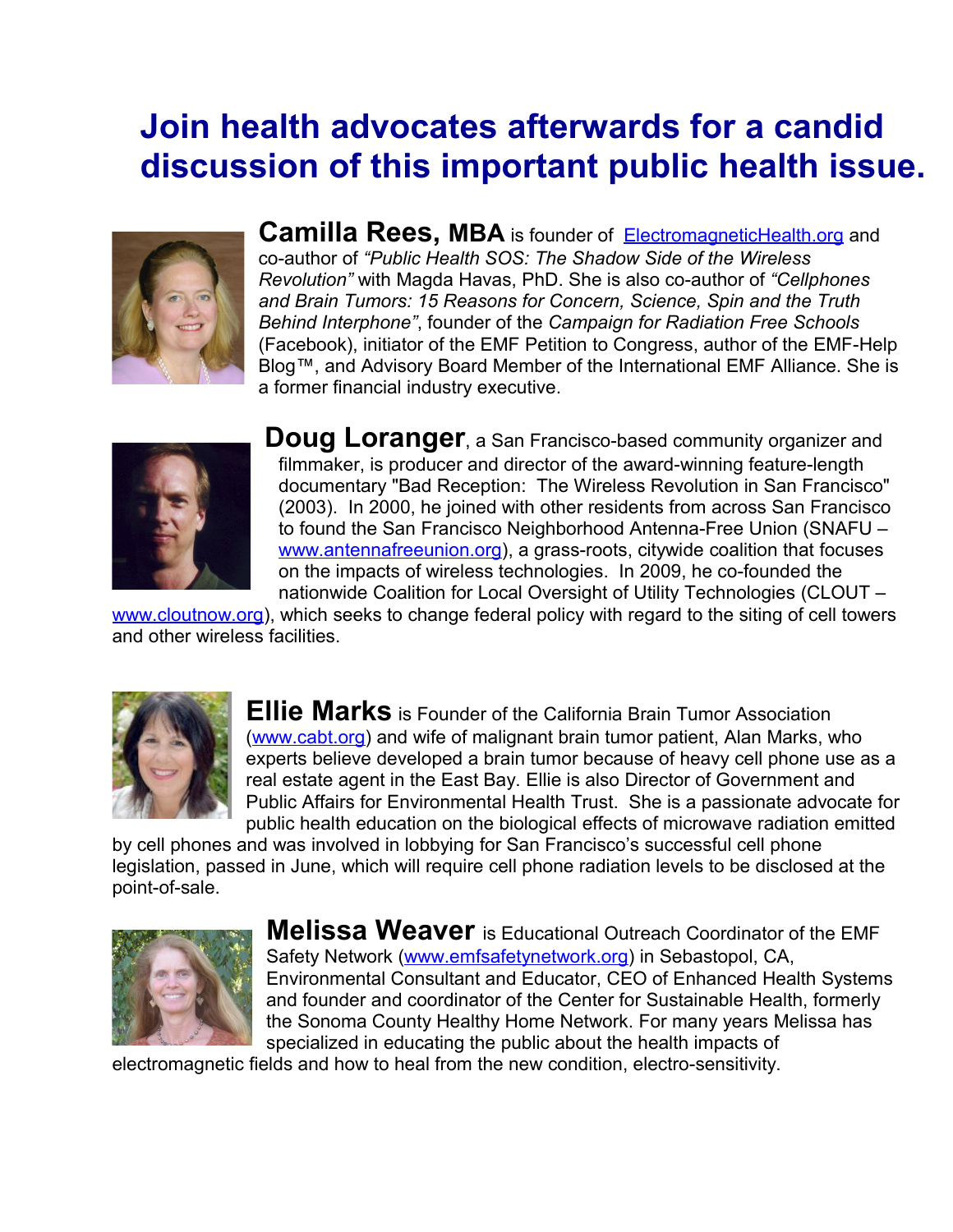*Join us after the film across the street at the Hotel Whitcomb at 8:00 p.m. for further conversation (1231 Market Street).*

**Is this the America you are proud of?**



**Are you willing to risk the chance of getting cancer and many other conditions when safer phone and data communications technologies already exist?**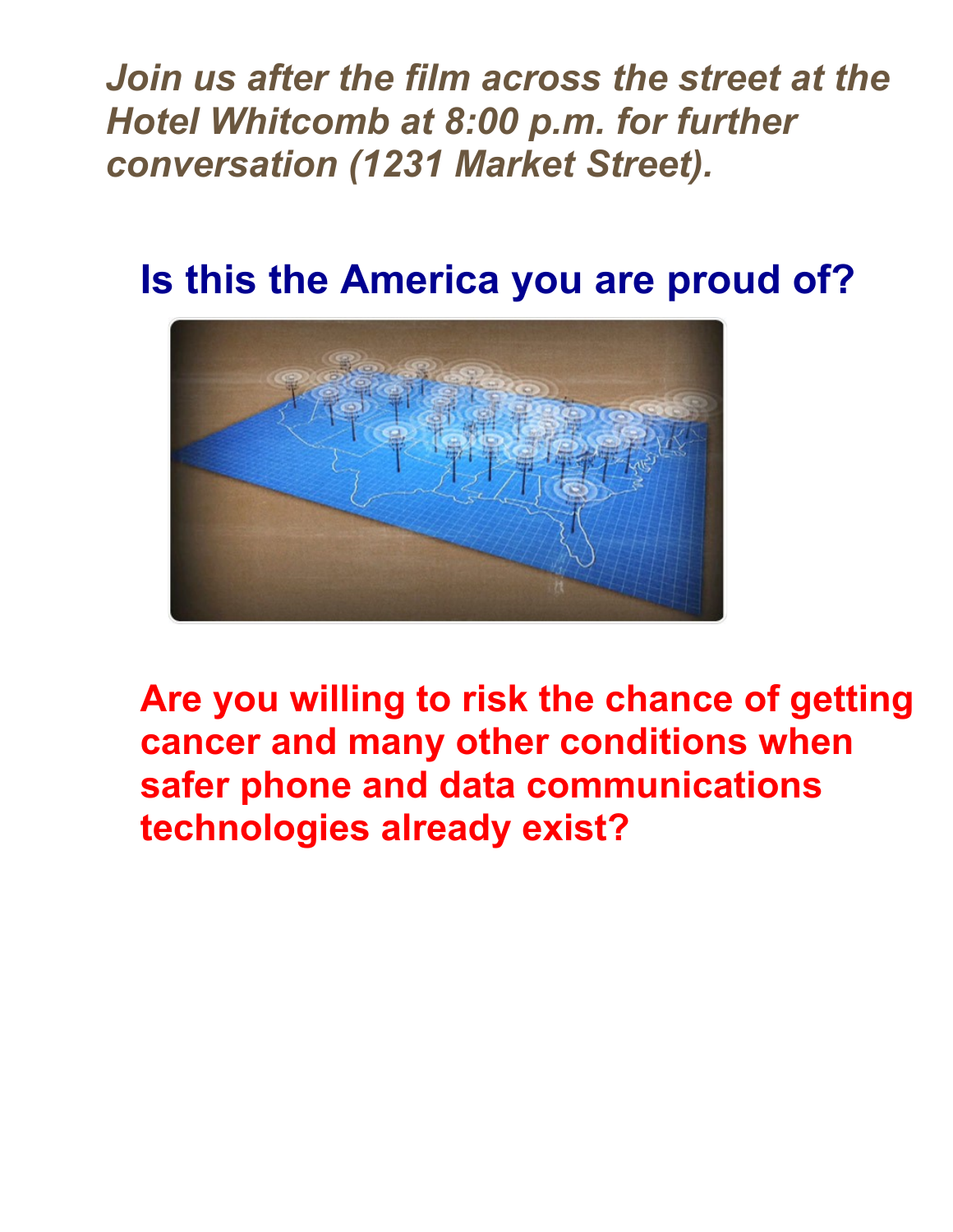

**Come learn about the impacts on DNA and the risks we are taking for future generations.**



**Join us to view FULL SIGNAL on November 10th at the San Francisco Public Library's gorgeous** *Koret Auditorium* **at 5:45 p.m. sharp!**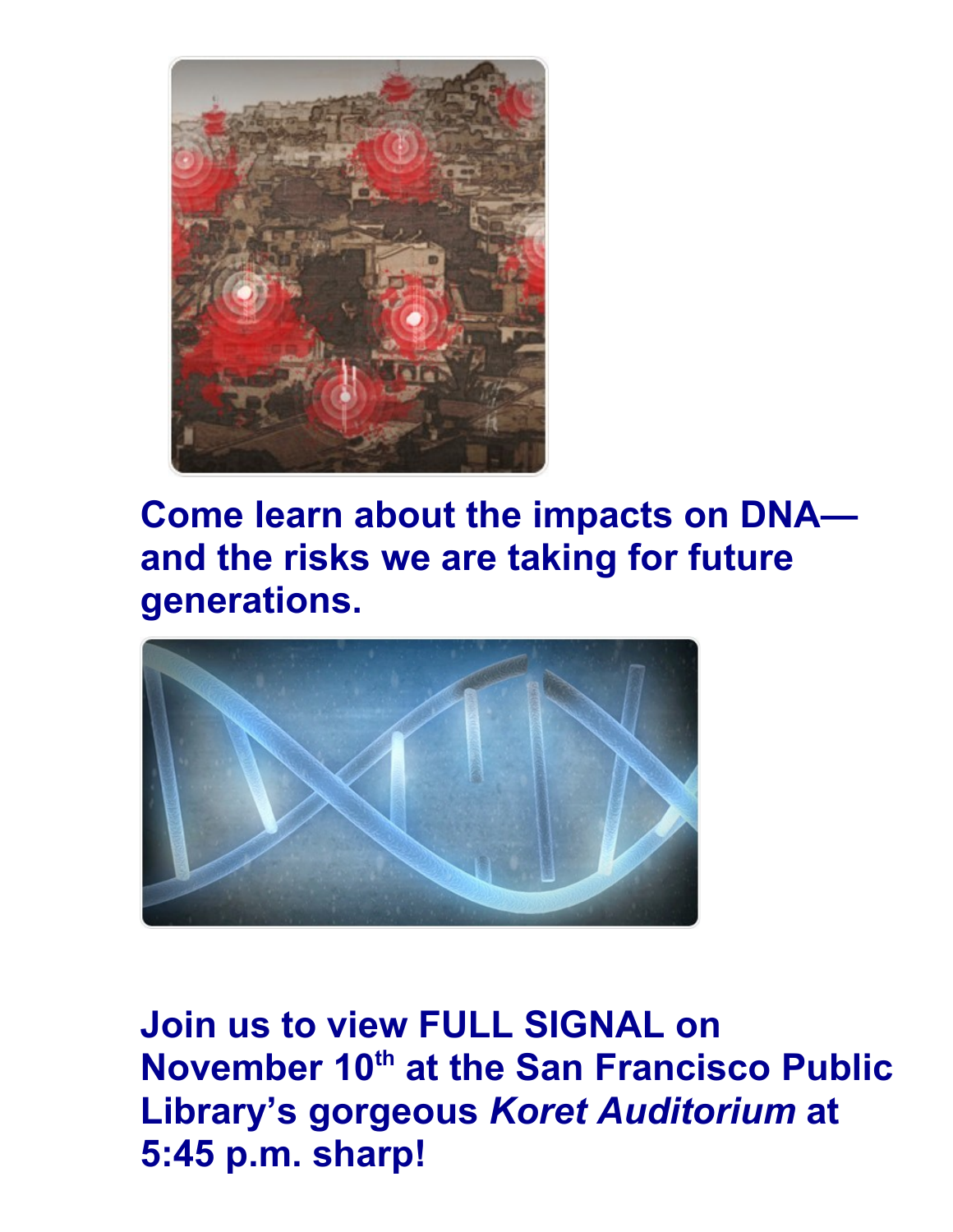

*All photos courtesy of FULL SIGNAL. Media please give photo credits to FULL SIGNAL.*

# *To Order the DVD of FULL SIGNAL:*

*[www.fullsignalmovie.com](http://www.fullsignalmovie.com/)*

*(Promo Code 'EMHorg' will give you a 10% ElectromagneticHealth.org discount)*